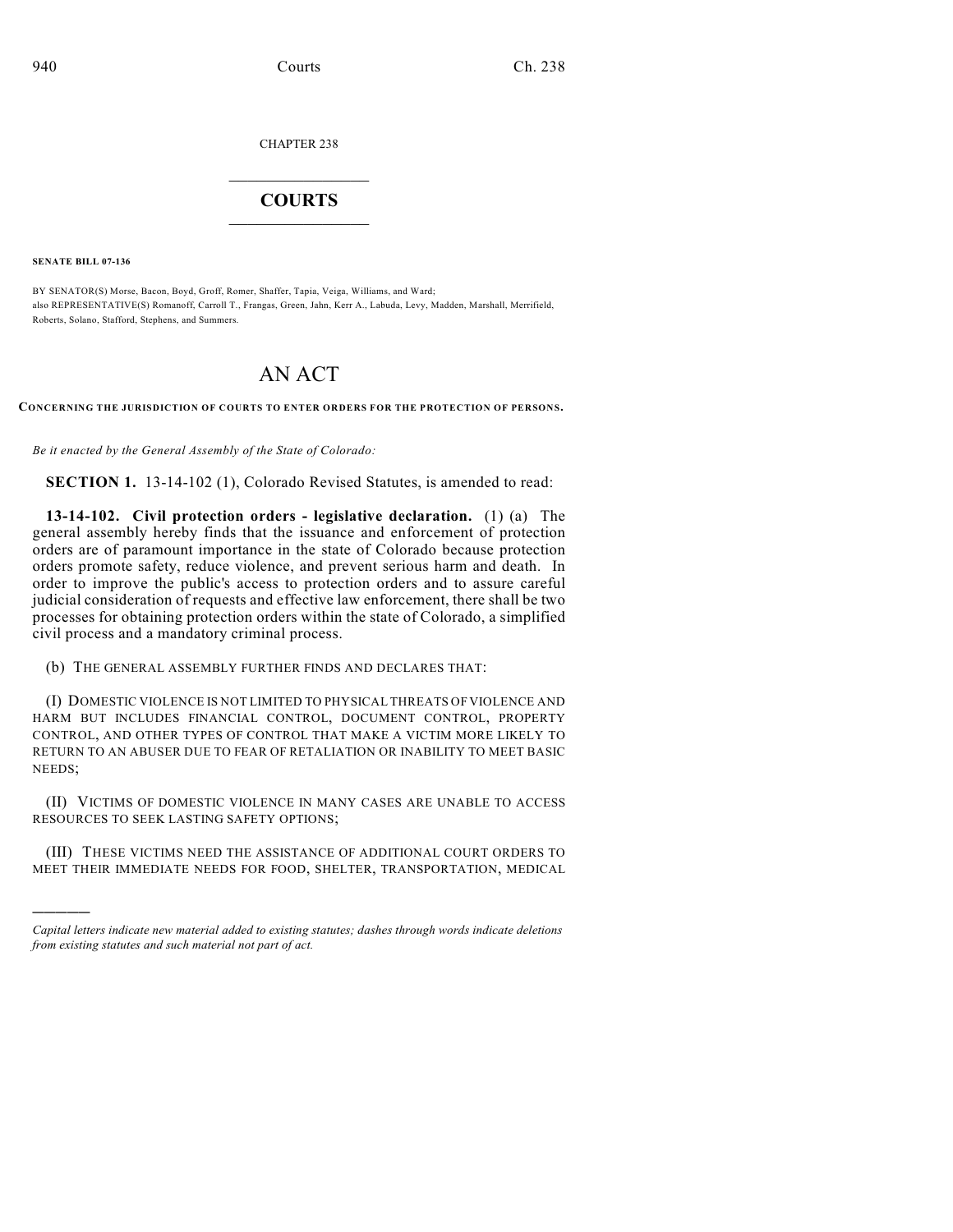CARE, AND CHILD CARE AT THE TIME THEY GO TO COURT FOR A CIVIL PROTECTION ORDER; AND

(IV) THESE ADDITIONAL COURT ORDERS ARE NEEDED NOT ONLY IN CASES THAT END IN DISSOLUTION OF MARRIAGE BUT ALSO IN CASES IN WHICH RECONCILIATION IS APPROPRIATE, AS WELL AS IN OTHER CASES.

**SECTION 2.** 13-14-102 (15), Colorado Revised Statutes, is amended BY THE ADDITION OF A NEW PARAGRAPH, to read:

**13-14-102. Civil protection orders - legislative declaration.** (15) A municipal court of record that is authorized by its municipal governing body to issue protection or restraining orders and any county court, in connection with issuing a civil protection order, shall have original concurrent jurisdiction with the district court to issue such additional orders as the municipal or county court deems necessary for the protection of persons. Such additional orders may include, but are not limited to:

(g) (I) A TEMPORARY INJUNCTION THAT MAY BE ISSUED BY THE COURT THAT, UPON PERSONAL SERVICE OR UPON WAIVER AND ACCEPTANCE OF SERVICE BY THE DEFENDANT, IS TO BE IN EFFECT AGAINST THE DEFENDANT FOR A PERIOD DETERMINED TO BE APPROPRIATE BY THE COURT, AND RESTRAINS THE DEFENDANT FROM CEASING TO MAKE PAYMENTS FOR MORTGAGE OR RENT, INSURANCE, UTILITIES OR RELATED SERVICES, TRANSPORTATION, MEDICAL CARE, OR CHILD CARE WHEN THE DEFENDANT HAS A PRIOR EXISTING DUTY OR LEGAL OBLIGATION, OR FROM TRANSFERRING, ENCUMBERING, CONCEALING, OR IN ANY WAY DISPOSING OF PERSONAL EFFECTS OR REAL PROPERTY, EXCEPT IN THE USUAL COURSE OF BUSINESS OR FOR THE NECESSITIES OF LIFE. THE RESTRAINED PARTY SHALL BE REQUIRED TO ACCOUNT TO THE COURT FOR ALL EXTRAORDINARY EXPENDITURES MADE AFTER THE INJUNCTION IS IN EFFECT. ANY INJUNCTION ISSUED SHALL NOT EXCEED ONE HUNDRED TWENTY DAYS AFTER THE ISSUANCE OF THE PERMANENT CIVIL PROTECTION ORDER.

(II) THE PROVISIONS OF THE INJUNCTION SHALL BE PRINTED ON THE SUMMONS, AND THE PETITION AND THE INJUNCTION SHALL BECOME AN ORDER OF THE COURT UPON FULFILLMENT OF THE REQUIREMENTS OF SUBPARAGRAPH (I) OF THIS PARAGRAPH (g).

(III) NOTHING IN THIS PARAGRAPH (g) SHALL PRECLUDE EITHER PARTY FROM APPLYING TO THE DISTRICT COURT FOR FURTHER TEMPORARY ORDERS, AN EXPANDED TEMPORARY INJUNCTION, OR MODIFICATION OR REVOCATION. ANY SUBSEQUENT ORDER ISSUED BY THE DISTRICT COURT AS PART OF A DOMESTIC MATTER INVOLVING THE PARTIES SHALL SUPERSEDE AN INJUNCTION MADE PURSUANT TO THIS PARAGRAPH (g).

**SECTION 3. Effective date.** This act shall take effect July 1, 2007.